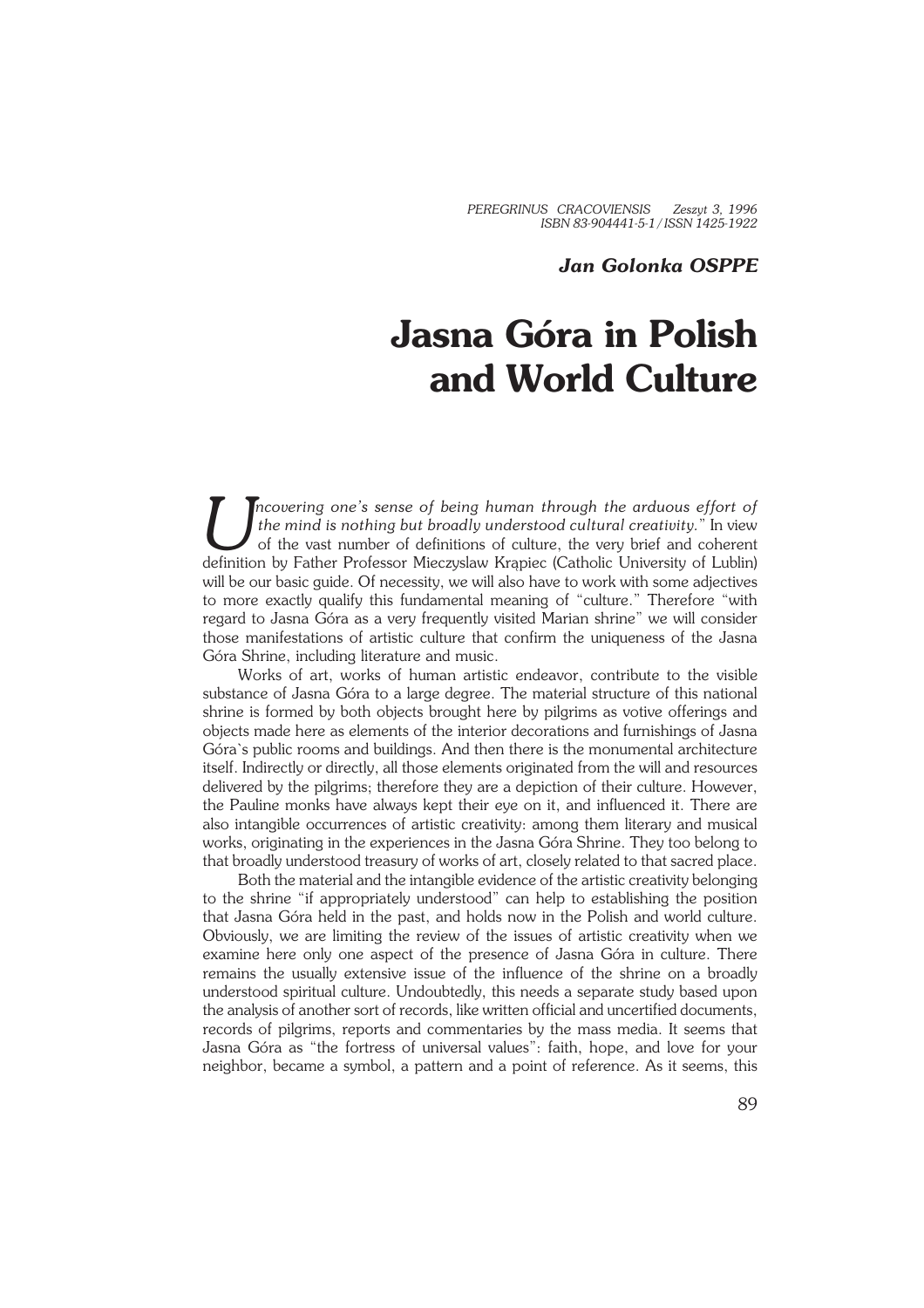forms an exceptional framework for those arriving for an appreciation of their dignity, destination, and the proper way of viewing other men.

The religious and cultural heritage of the Jasna Góra shrine have been emphasized in word and deed by the Head of the Catholic Church, John Paul II. The six hundredth anniversary of the presence of the miraculous icon of Jasna Góra of the Mother of God has become an occasion not only for a pilgrimage of the Polish Pope to his native country, but also for the address he gave about the picture of Mother of God itself: "*The Jasna Góra Icon is a piece of art. God's Providence employs the work of human hands, the work of human artistry and genius, to draw closer the deepest truths to our minds and hearts. God acts through the work of a man. The work of a man has seemingly become a visible sign of the mystery of God*" (John Paul II, March 16, 1983). From it foundation, the monks gave their strength, talents, and efforts to the care of that exceptional icon relic. The Holy Father says about the role of Jasna Góra: "*After all, Jasna Góra is not only a place of pilgrimages of Poles from Poland and from the whole world. Jasna Góra is a shrine of the Nation. One needs to keep an ear at that sacred place to listen how the heart of the Nation beats in the heart of Mother. It beats however, as we know, with all the tones of history, with all the echoes of life. But also with cheers of joy and victory!*" (John Paul II, Jasna Góra, June 4, 1979). On the other hand, the celebrations of World Youth Day in 1991 became the moment which revealed fully the new, already not only national and Polish or even European, but global meaning of that symbol, which Jasna Góra became in the spiritual culture of humanity, and of pilgrimaging man.

However, is the analysis of a meaning of Jasna Góra in culture only with regard to the manifestations of artistic creativity a relevant limitation? Arts, whether lofty and elite or popular and mass−oriented, when interpreted properly, can be a perfect image that reflects the diverse manifestations of the Jasna Góra shrine in the most broadly understood human culture, and particularly in the spiritual one. Nevertheless, in the case of Jasna Góra, history, spirituality and the arts blend into one indivisible whole. Let us then try to depict the most relevant elements of that whole as seen "largely but not exclusively" from the artistic perspective of man.

Before any description of the place of Jasna Góra in culture as broadly understood will be possible, one needs to stop a while at its place in the history of Poland, Europe, and the world. It is not possible to separate the facts in the domain of culture from historical events. Regarding the problem of the role of Jasna Góra in the history of Poland, this issue seems to have been well studied and it was frequently reported in both analytic and synthetic ways. Not in the least did this role confine itself to a presence in the religious life of the Poles. Starting from the moment of invitation of the Paulines to Jasna Góra in 1382, and of placing there the miraculous icon of the Mother of God, the shrine was constantly involved in the most important events of the history of Poland. As the examples, we can list here the challenge of King Władysław Jagiełło (Ladislaus Jagiello) to Duke Władysław Opolczyk (Ladislaus of Opole), and the appropriation of the monastery by the Jagiellonian dynasty; the iconoclastic incursion of the Hussites to Jasna Góra in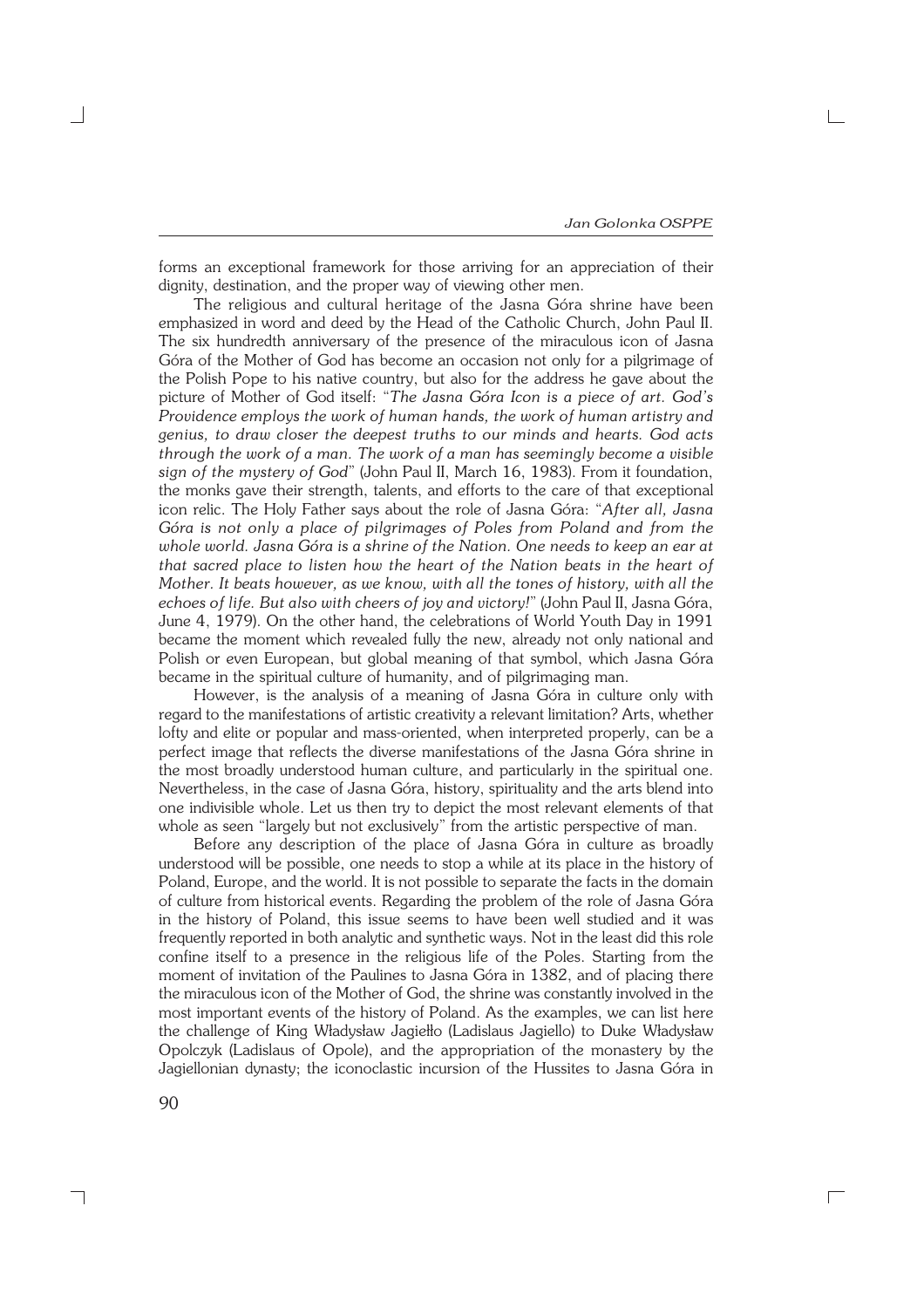┐

1430; the repair of the damaged icon and the next robbery of the shrine in 1466; the relative peace and stabilization from the end of the  $15<sup>th</sup>$  to the second half of the 17<sup>th</sup> century, when despite the development of the Reformation which threatened the position of the Catholic Church in Poland, there occurred a constant and systematic increase in the intensity of pilgrimage traffic; the involvement of the shrine in the events of the  $17<sup>th</sup>$  and  $18<sup>th</sup>$  centuries. The most important ones for Polish history: the defense of the shrine during the Swedish "Deluge" (1655), the Lvov oaths of Jan Kazimierz (1656), the events of the Northern War (1702 and 1704), when repeated sieges of the monastery took place, finally, the struggles during the Bar confederation (1768−1772). All those are the moments relevant to the history of our motherland. The monastery, and since the first half of  $17<sup>th</sup>$  century also the fortress "*Fortalitium Marianum*," participated in them in a most active way. Nevertheless, besides the periods of wars and sieges, along with the periods of peace that alternated with them, the shrine witnessed not only religious ceremonies, but also political events: visits of monarchs, unofficial assemblies and negotiations, royal oaths, meetings of the Senate, and the receptions of foreign deputies by the sovereigns. In the later times, in the  $19<sup>th</sup>$  and  $20<sup>th</sup>$  centuries, the role of Jasna Góra as the constructive, unifying, and hope−bringing factor in the history of a nation struggling for its sovereignty, was extraordinary significant. This was true until the present time, and the shrine still plays the same role.

We recall here some individual events and some continuing historical processes, commonly known to us, the Poles. The role of Jasna Góra appears somewhat differently from a broader pan−European, or world−wide perspective. However, it is worth paying attention to one narrative that is increasingly visible along the span of time: the narrative of an universal, more than regional, and more than national character of the cult popularized by the shrine. Initially, it has been reflected in the history of Central and Eastern Europe, then of the whole continent, and finally, of the whole world at present.

One should remember that everything that has happened in the past and happens today in Jasna Góra, pilgrimage, those acts of spiritual and material human activity: the votives, focuses around the most valuable evidence and message. This is the Miraculous Icon of the Mother of God, a masterpiece set in definite coordinates of time and space, although at the same time evading attempts to enclose it in a precise framework. It has been very relevant that the Jasna Góra Shrine did not originate as a remembrance of a chance historical apparition (as, for example, in Lourdes), but it emerged and still develops around an object of awe, as this is the Sacred Icon, the Relic, existing there continuously for six centuries.

Since the first moment of the presence of the Miraculous Icon in Jasna Góra, emerged accounts of the earliest history of the Icon of the Black Madonna. Those accounts, still expanding with new narratives, were recorded in the beginning of 16th century, most certainly in 1517, by Mikołaj Lanckoroński, the author of one of the most comprehensive records of history of the picture. We can find there a description of the wanderings of the Icon of the Mother of God, made over almost the whole territory of the known world, before settling in Jasna Góra. First it was

 $\Box$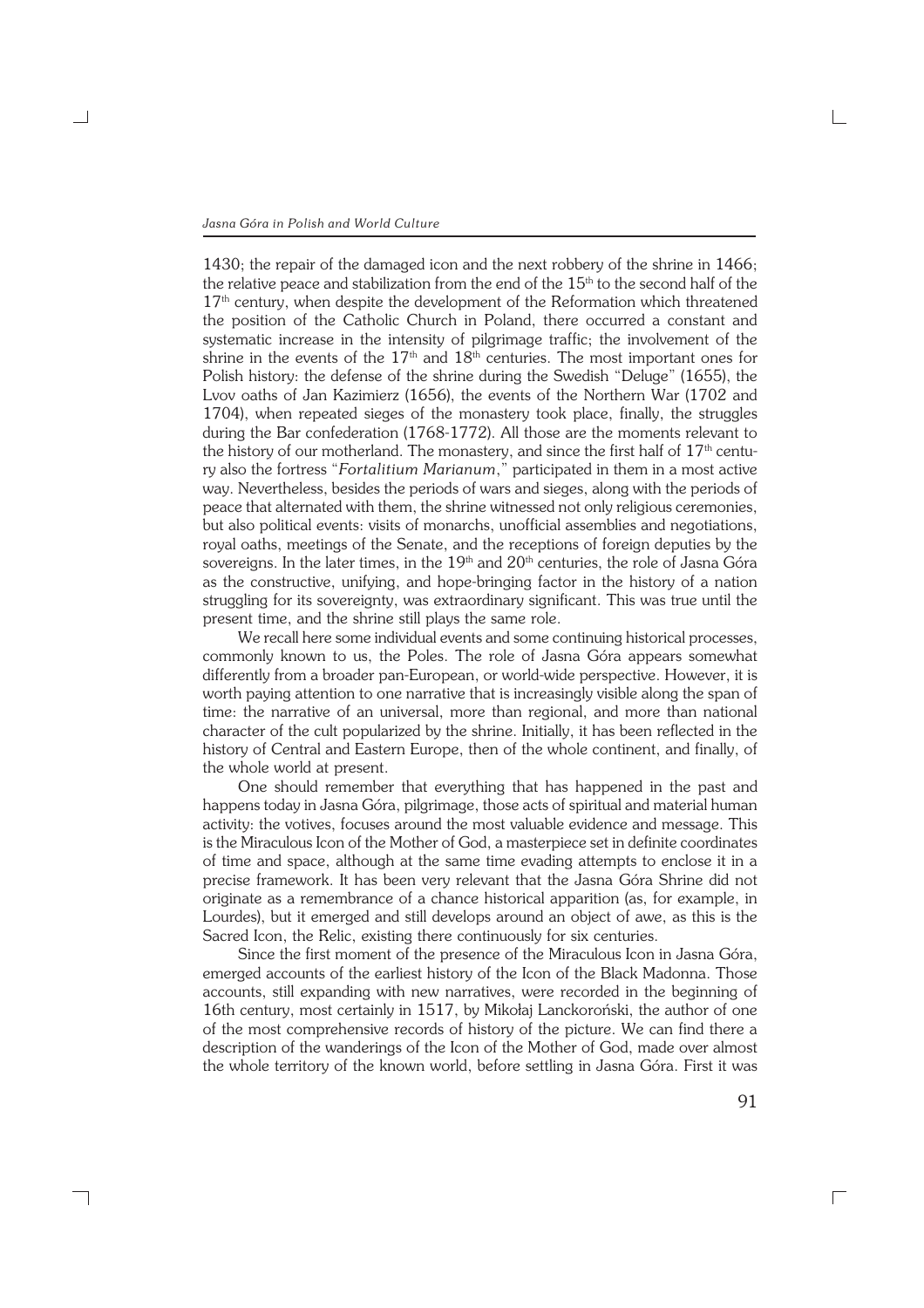moved from Jerusalem to Constantinople. Then, it was bestowed upon Charlemagne, and supposedly stored in Aquigran (Aachen). It was entreated by Lev, the prince of Russia, and settled in the castle in Bełz. Duke Władysław Opolczyk took it from there and founded the Jasna Góra convent of the Paulines. Bestowed upon the Częstochowa monks, it played the same role in its final place of rest as in all the previous ones: it was a palladium, a miraculous shield, heaven sent by God, protecting against ill fortune.

In these legends, we find some universalism. The Icon of the Mother of God became an important sign of faith that it is surrounded by admiration in any place of the Christian world where it might appears. Housed in the Jasna Góra Shrine, it has so long a tradition of a universal cult that it is actually a property of the whole Church, both of the Eastern and the Western one.

This universal character of history of the Miraculous Icon has its germane meaning for the future of the Jasna Góra Cult. As postulated, the Icon should have had a more than regional character. Two facts have additionally promoted it. First, the Paulines' monastic convent, which was honored to take care of the Sacred Icon, immigrated from Hungary, and up to the occupation of the Balkan territories and most of the Hungarian territory in the  $17<sup>th</sup>$  century by the Ottoman Turks, it kept up lively ties with its parent monastic province. It had a significant meaning for cultural relations in this part of Europe. In evidence, among others, is the constant presence of pilgrims from Hungary and Slovakia in Jasna Góra, the participation of eminent personalities from that part of Europe in the Paulines' Confratry, and also the community "in the sense of origins" of the Cult of the Mother of God, first as the patron of Hungary, and then as the Queen of the Crown of Poland. After the defeat at Mohács in 1526, contacts between Hungary and Jasna Góra did not stop, but they took on a more occasional character. The magnificent votive of the Esterhazy family, housed to this day in the Jasna Góra treasury, "The Museum of Six Hundred Years of Jasna Góra," is evidence of their liveliness still in the  $17<sup>th</sup>$  century. The derivatives of that principal line of the Polish−Hungarian contacts were, as is possible to distinguish in the accounts, the contacts with the territory of Croatia, where there were Pauline monasteries, very important in the origins of the order, and "from among countries closer to Poland" with Slovakia, which united the Jasna Góra monks by the community of saintly hermits: Świerad and Benedict. Adding the permanent and lively contacts of Jasna Góra with nearby Silesia, although placed outside the borders of the Polish state, and more occasional, but important ties with Prague and Vienna, it becomes clear that the fore−mentioned universal character of the cult of Miraculous Icon, resulting from the transmitted tradition, was accomplished in practice mostly within the framework of contacts in Central Europe, to the southeast of the territory of the Crown.

The second relevant factor influencing the more than regional character of the cult of the Jasna Góra Mother of God was the icon itself. It comprises in an unusual way Byzantine traditions, its iconographical type and hieratic representation of the Madonna and Child, within the Western fine arts tradition, namely Gothic in the application of light and shadow effects, and soft modeling of the robes, and by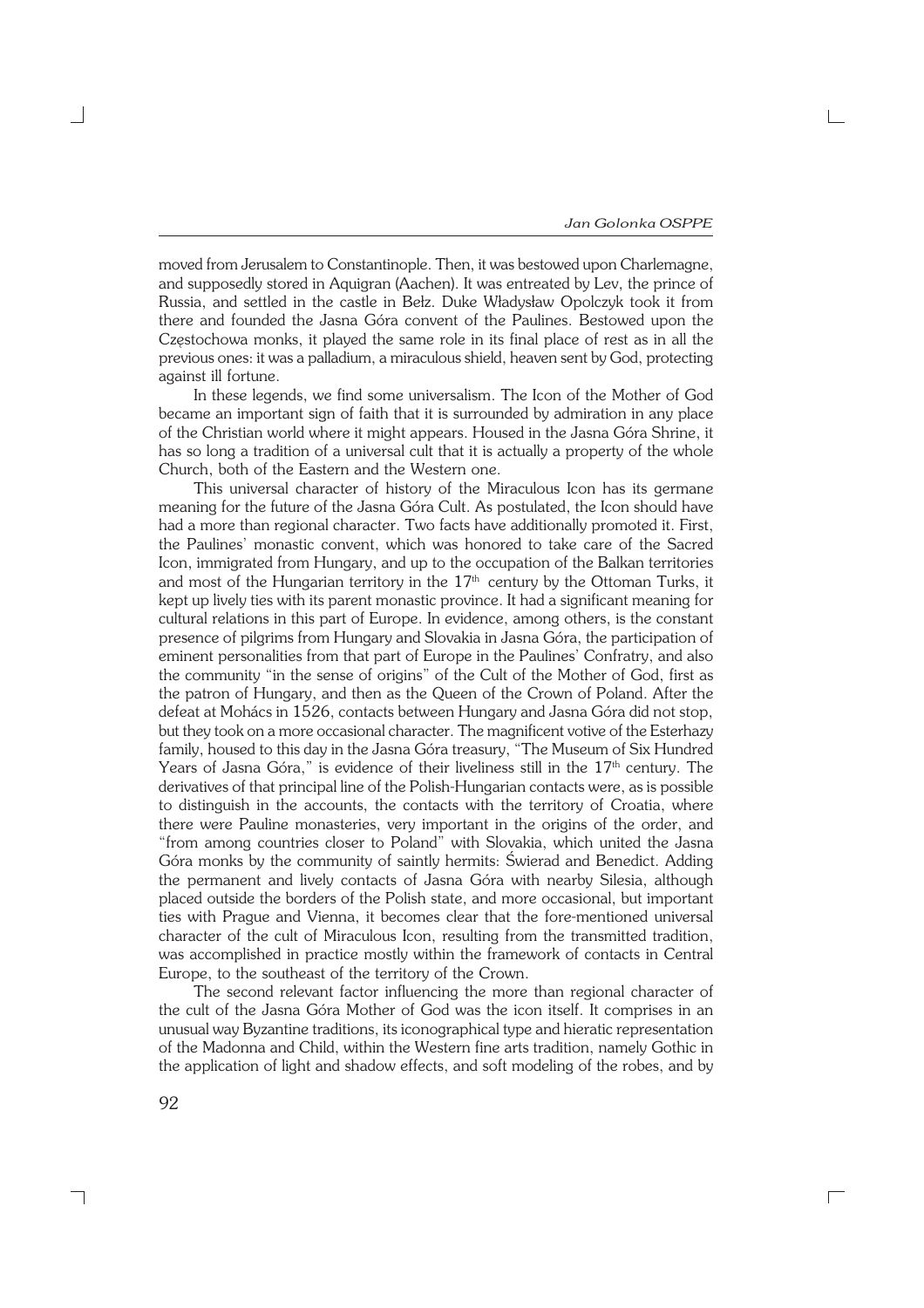## *Jasna Góra in Polish and World Culture*

┑

the element of intimacy and delicacy in the presentation of the Christ Child. The Częstochowa Icon as a religious picture, from the perspective of the Western Church, could be considered an icon from the theological perspective of the Eastern Church. The preoccupation about the primary function of the wooden Tablet of Częstochowa representation as an icon adored in Byzantium played here a pertinent role. That preoccupation, resulting from legendary traditions, has been confirmed in the light of the latest scientific research on the wooden panel of the representation. In a practical way, this twofold character of the Miraculous Representation reflected a great interest that "after all, not unaccountable" visitors from the territory of Eastern Orthodox Russia preserved toward the Jasna Góra picture. But it is also beyond doubt that a copy of the Częstochowa icon emerged already in the second half of 17<sup>th</sup> century in the Eastern Orthodox cult; first in the so-called calendar icons, and then "more profoundly" after 1813. Notwithstanding, in this case we deal here with a cult supported by the sovereigns of Russia, and in the context of tragic moments in the history of Poland. It does not, however, change the admiration the icon of Jasna Góra Mother of God has been granted, that it became an integral and lively element of religious cult in the Orthodox Church. Currently, when political concerns do not play the role they played during the Partitions of Poland in the 19th century, the common property of Cult of the Miraculous Picture can become a basis for ecumenical agreement between the members of different branches of Christianity.

That universalism comprised in the traditions of the Jasna Góra Representation has been realized still differently in the cultural relationships between Poland and Western Europe. Using a metaphor, one could say that almost always when Poland entered the arena of European history, Jasna Góra was "on the way" leading to that arena. The Relief of Vienna in 1683, when Jan III Sobieski during his march to the capital of Habsburgs stopped in Jasna Góra to conduct a special beseeching prayer before the Queen of Poland, is the best and most literal example. For the Poles, considering their state a bulwark of Christianity, the Jasna Góra picture was a special sign of their unshakable faith. No matter how one takes this fact from the perspective of the other countries of Catholic Europe, the Apostolic See observed the increasing cult of Jasna Góra Our Lady in Poland with the highest appreciation, and fully accepted it. Coronation of the Częstochowa representation with the Papal Crowns in 1717, the first ceremony of this kind outside of Italy, was practical proof of that appreciation. One can say that it was a symbolic moment: Catholic Europe acknowledged that the picture admired in Jasna Góra is something more than one amongst hundreds, if not thousands of Marian representations elevated in different parts of Europe. Since that time, the significance of Jasna Góra systematically increases, first in the European measures, then in the worldwide ones. The culmination of this process is our century: starting from the repeated coronation of the picture with the Papal Crowns in 1910, through the constant development of the Cult of the Representation in the interwar period. One of the decisive impulses at that time was the attribution of the victory in the Polish−Russian war of 1920, and of the "Miracle on the Vistula River," to the intercession of the Jasna Góra Mother of God; and among the others, the contemporary apostolic nuncio in Poland,

 $\Box$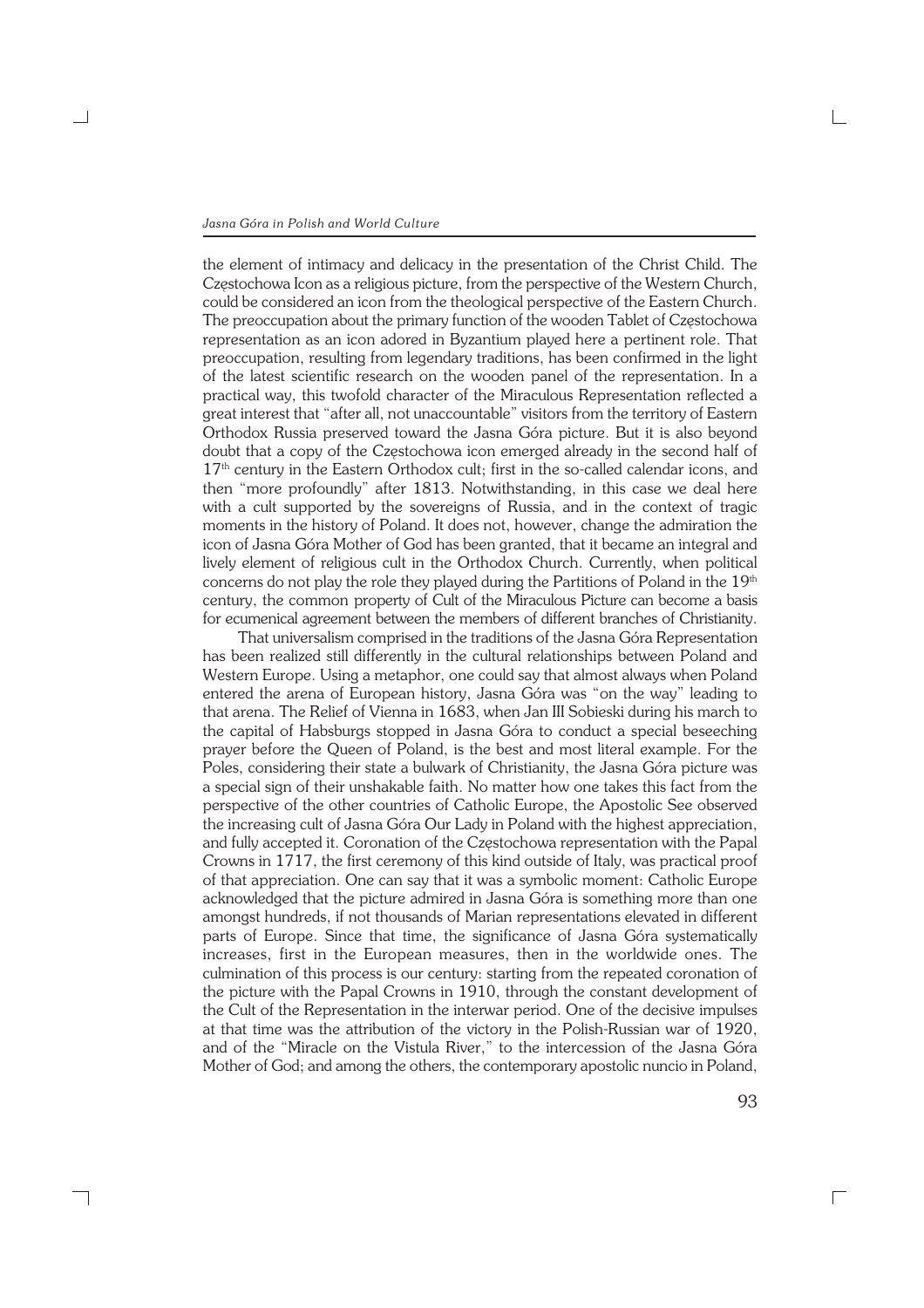Achilles Ratti, later Pope Pius XII, became an advocate of the cult of the Miraculous Icon. Those events occurred frequently to the post World War II period. Recently, the official statements of subsequent popes, and above all, of the Holy Father John XXIII, and Paul VI, played decisive roles. Such were also the personal votives and pilgrimages of the deputies of the Apostolic See to Jasna Góra: in 1967 cardinal Agostino Casaroli made a pilgrimage there, and Luigi Poggi in 1975. Finally, one should add here all the activity of the Holy Father John Paul II. All these contributed to the increase in the international pilgrimage movement, and because of that, to the increasingly common inclusion of Jasna Góra as a beacon of Christianity in world culture.

An attempt to realize the character and specificity of the artistic legacy concerning the functioning of the Częstochowa monastery, and most of all, of the material heritage of the shrine could be interesting. The uniqueness of Jasna Góra, compared to the different monumental complexes in Europe and the world, has been emphasized many times. However, it is not easy to realize from where that uniqueness is coming. Surely not from the crucial significance of artistic innovations applied here in history of universal art: the Jasna Góra monuments only incidentally represent the highest level of European art; they are mostly modest objects, however of good quality. Jasna Góra has never become a source of artistic impulses for the growth of a new style or direction of a broader scale, and there is no need to deny that obvious fact. Similarly, the range of the architectural concept of the shrine cannot be a reason for claiming its uniqueness in the history of art. On the other hand, apparently Jasna Góra is not just any modest object: it can impress by its force, picturesqueness, and the details that harmonize with the whole compostition. In that respect, it does not, however, compare to the basilicas of Rome, or the Gothic cathedrals of France. Still, as mentioned before, not the amount of preserved objects, nor the balanced and very high level of the works of art collected in the shrine is decisive to the uniqueness of Jasna Góra. There are many bigger and better collections then this, which the centuries have deposited inside the walls of the Częstochowa monastery. However, also in this case, one should not forget about the considerable group of the works of art of highest value present in Jasna Góra. They are at least: the altar in the chapel of the Mother of God together with its silver arrangement, jewels on the robes covering the Miraculous Representation, and certain works of artistic craft accumulated in the treasury. Finally, Jasna Góra does not attract with any exceptional originality and any extraordinary character of the accumulated objects. One often finds worse, seldom better, but mostly similar works in many other sanctuaries of the world, for they belong to the realm of the same European culture.

Then, where should one see any uniqueness in Jasna Góra and its cultural heritage? Most of all, in its natural continuity of existence, and in a solid, steady, and unbroken for more than six hundred years increase in architectural forms, and of the pieces of sculpture, painting, and artistic crafts. In the stormy history of the world, this continuity is something rarely met with to this degree. Many centers of the arts can boast of the fact that they played a leading role in some single and decisive period of a given time; and later on was a decline in their creative potential.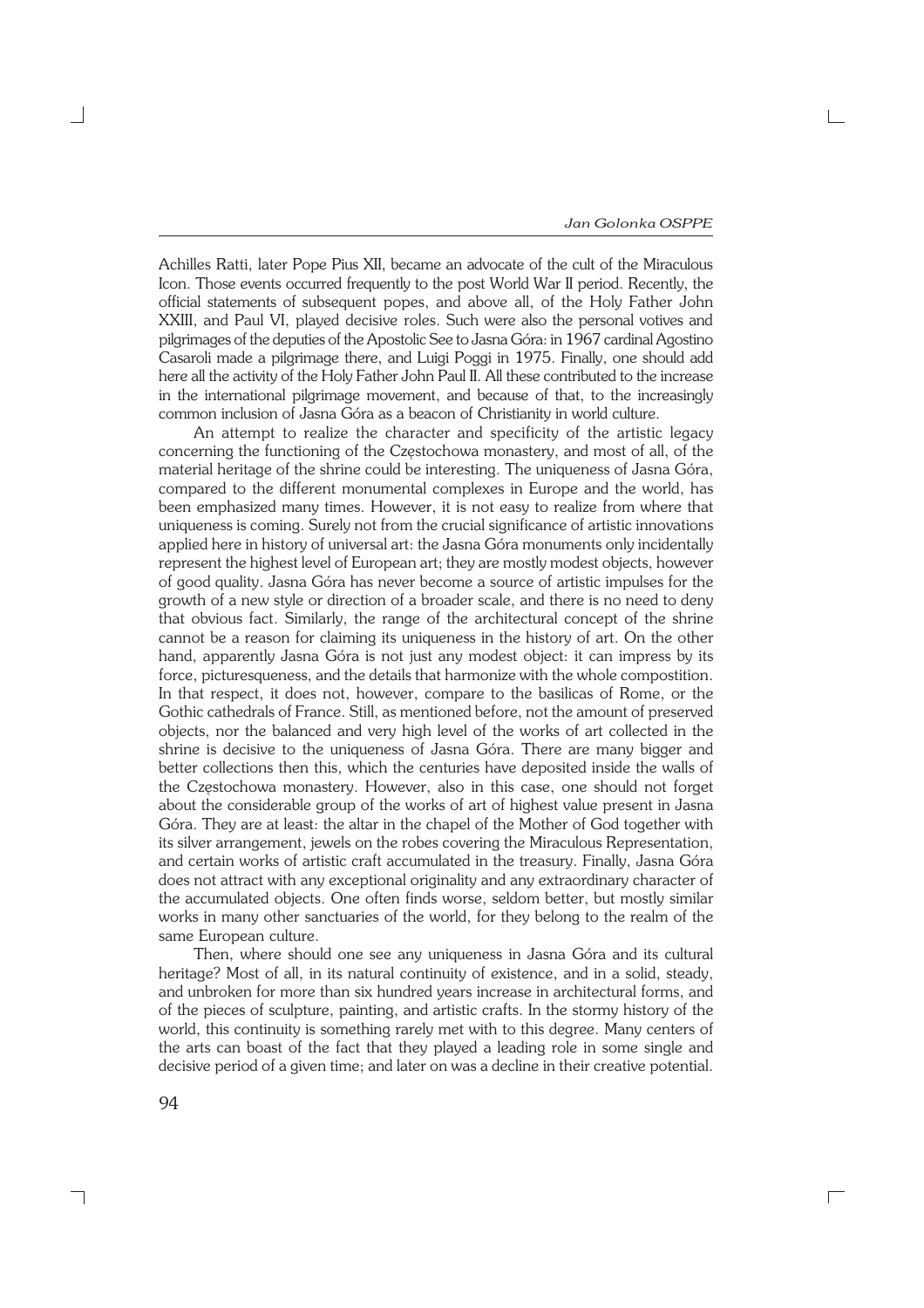It is the reverse in Jasna Góra: during the six hundred years of the existence of the shrine the impulse to create and accumulate works of art did not weaken, but on the contrary, its power steadily and constantly grew, and is still growing.

The uniqueness of Jasna Góra has its origin also in other details. Most of all, in the perfect adjustment of the shape of shrine to functions that it performs as a pilgrimage center for millions of people yearly. From an artistic point of view, there is also the unusually harmonious combination of successive elements of the architectural ensemble that grew in a completely natural way.

The uniqueness of Jasna Góra has its origin also in the fact of a surprising co− existence of manifestations of lofty, elite culture with the works of mass, "lower," and folk culture, popular in the fullest meaning of the word. Besides, it is important that these two, allegedly diametrically different kinds of works, do not compete with each other, but on the contrary, they merge into one creation, as is evident in the instance of the design and furnishings of the Chapel of the Mother of God. Here, next to the highest level of works of Augsburg goldsmithery (sculptures decorating the Altar of Our Lady of Jasna Góra), one can find modest votive plaquettes which border on provincial and folk art. Interestingly, the same phenomenon concerns the content of the meanings of the pieces of art prepared for the Częstochowa Shrine. Beyond objects that are tedious, complex, and difficult to interpret in their intentions, there also appear, in large numbers, accumulated objects that refer to the most simple and most elementary truths, feelings, and emotions.

The last, nevertheless relevant reason, for which the uniqueness of Jasna Góra deserves an emphasis is the earnestness and frankness of the creative message included in the works of art accumulated there. The votive collection does not have the features of a museum collection, but each offering or making of a work for Jasna Góra involves a deep personal experience of the donor or artist. In the accumulation of the accouterments of the votive culture in the shrine, there is not present any pure collector's motive. However, there is present a will for preservation of all that has survived and that seems the most precious to the pilgrims in this repository, which is the monastery.

All of these contribute to the position of the material heritage of Jasna Góra among the various monumental complexes of Europe and the world. One can also compare to a substantial degree the characteristic features of the material heritage mentioned here with an "intangible" artistic culture, with literature or music. It is important that the "cultural factors" involved in the functioning of the Jasna Góra Shrine in all these instances owe their existence to the authentic sincerity of the message that concerns this place, and to its unusual "commonness." Notwithstanding, we seldom realize the democratic character of the model of culture which popularized Jasna Góra.

Before the 19<sup>th</sup> century, and before the idea of the modern museum existed, the majority of the most significant artistic products of humanity remained inaccessible to the broader public. This was not the case at Jasna Góra. There functioned, and continue to function, customs demanding treatment of the pilgrims in a special way. There were also some sectors closed to an ordinary pilgrim by their enclosure.

┐

 $\Box$